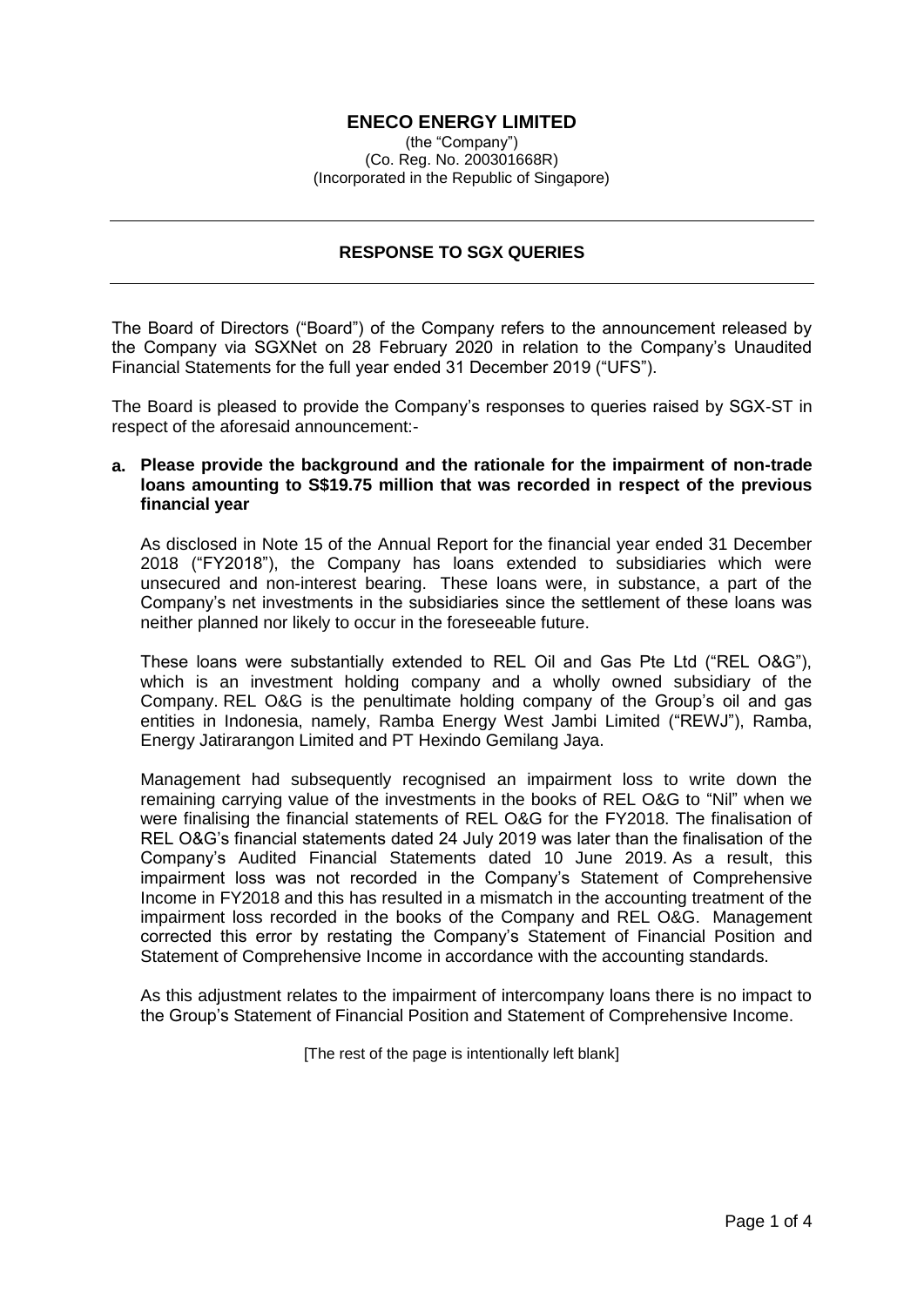|                         | 31 Dec19 | 31 Dec 18      | <b>Variance</b> | <b>Material Variance</b>                                                                                                                                                                                                                                                |
|-------------------------|----------|----------------|-----------------|-------------------------------------------------------------------------------------------------------------------------------------------------------------------------------------------------------------------------------------------------------------------------|
|                         | S\$'000  | <b>S\$'000</b> | S\$'000         |                                                                                                                                                                                                                                                                         |
| Oil & Gas<br>properties | 6,473    | 12,270         | (5,797)         | Largely due to farmout of<br>6% participating interest in<br>the Lemang PSC in June<br>2019.                                                                                                                                                                            |
|                         |          |                |                 |                                                                                                                                                                                                                                                                         |
| Plant and<br>equipment  | 2,282    | 10,777         | (8, 495)        | Largely<br>due<br>to<br>reclassification<br>of<br>assets<br>under finance leases to<br>right-of-use assets<br>in<br>- a<br>separate line item in the<br>statement<br><b>of</b><br>financial<br>the<br>position<br>following<br>adoption of SFRS(I)<br>$16 -$<br>Leases. |
|                         |          |                |                 |                                                                                                                                                                                                                                                                         |
| Trade receivables       | 9,737    | 11,270         | (1,533)         | The decrease in Group's<br>trade receivables is a result<br>of lower sales recorded and<br>better credit management<br>by the Logistics segment.                                                                                                                        |

### **b. Please explain the decreases in the balances at the Group level in (i) oil and gas properties, (ii) plant and equipment, (iii) trade receivables.**

#### **c. Please clarify what the remaining associated assets and liabilities of the asset classified as held for sale relate to and provide a breakdown of the amounts of these remaining associated assets and liabilities.**

Other than the carrying amount of the evaluation and exploratory assets recorded in the books of REWJ, no other assets or liabilities have been classified as held for sale.

On 17 January 2020, the Board announced that RISC A&D Pty Ltd ("RISC") has been appointed to assist REL O&G in divesting the 100% participating interest in West Jambi Kerja Sama Operasi ("West Jambi KSO") located onshore South Sumatra, Indonesia. The West Jambi KSO asset is 100% owned by REWJ. As at 31 December 2019, the carrying amount of West Jambi KSO was S\$17.2 million (equivalent to US\$12.6 million).

Management has classified its interest in the evaluation and exploratory assets in West Jambi KSO as a "non-current asset held for sale" in accordance with the relevant accounting standard. The accounting standard also requires management to measure the West Jambi KSO at the lower of the carrying amount or fair value less costs to sell. Management is of the view that the fair value of the West Jambi KSO is Nil on the basis that as at Balance Sheet date, (i) the exploratory permit for West Jambi KSO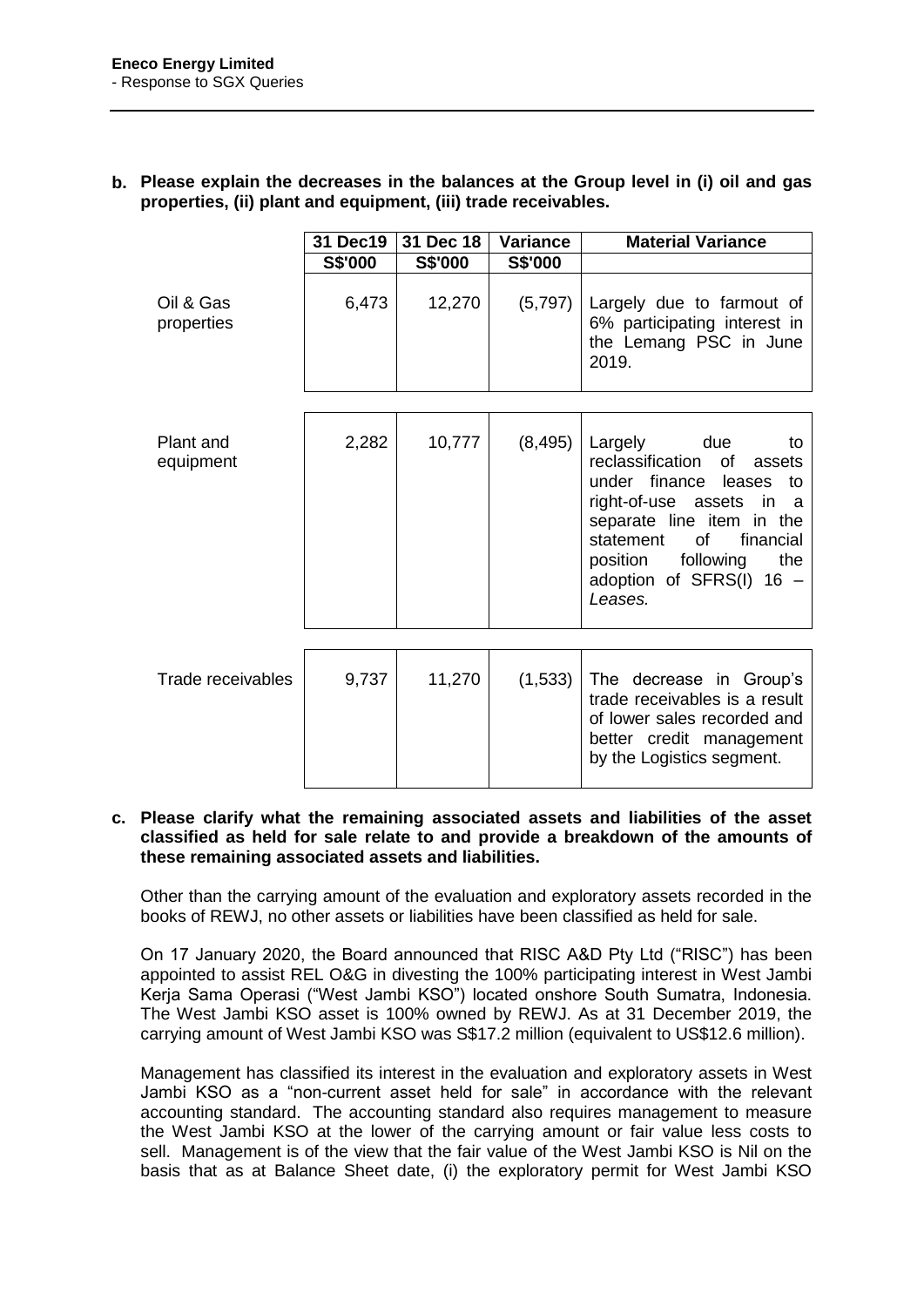concession had expired and has not been renewed and (ii) the banker guarantee to be furnished to the concession holder to secure the extension of the exploratory permit has not been furnished. Accordingly, management has recorded an impairment loss of S\$17.2 million in the Consolidated Statement of Comprehensive Income to Nil in respect of West Jambi KSO.

The remaining associated assets and liabilities of the West Jambi KSO related mainly to VAT receivable of \$1.0 million and 3rd parties' payables totaling S\$7.4 million.

**d. Please provide a breakdown for trade and other receivables under current assets for both FY18 and FY19 and reasons for the variances by a line item basis. Please also provide the Board's assessment on the recoverability of the Group's trade and other receivables and basis for such an assessment.**

|                                    | 31 Dec 19      | 31 Dec 18      | <b>Variance</b> | <b>Material Variances</b>                                                              |
|------------------------------------|----------------|----------------|-----------------|----------------------------------------------------------------------------------------|
|                                    | <b>S\$'000</b> | <b>S\$'000</b> | <b>S\$'000</b>  |                                                                                        |
| Trade receivables                  | 9,737          | 11,270         | (1,533)         | As per 1b(iii) above                                                                   |
|                                    |                |                |                 |                                                                                        |
|                                    | 31 Dec 19      | 31 Dec 18      | Variance        | <b>Material Variances</b>                                                              |
|                                    | <b>S\$'000</b> | <b>S\$'000</b> | <b>S\$'000</b>  |                                                                                        |
| Refundable<br>deposits             | 578            | 860            | (282)           | the<br>refund<br>0f<br>Due<br>to<br>security deposits within the<br>Logistics segment. |
| Sundry receivables                 | 532            | 944            | (412)           | Reflecting<br>lower<br>accrued<br>billing as a result of lower<br>sales.               |
| <b>Disbursement</b><br>recoverable | 19             | 43             | (24)            |                                                                                        |
|                                    | 1,129          | 1,847          | (718)           |                                                                                        |

The Board is positive that there is no material credit loss as the receivables are well managed.

**e. Please provide a breakdown for trade and other payables under the current liabilities for both FY18 and FY19, and reasons for the variances by a line item basis.**

|                |                | 31 Dec 19 31 Dec 18 | Variance       | <b>Material Variances</b>                                                        |
|----------------|----------------|---------------------|----------------|----------------------------------------------------------------------------------|
|                | <b>S\$'000</b> | <b>S\$'000</b>      | <b>S\$'000</b> |                                                                                  |
| Trade payables | 14,679         | 15,027              | (348)          | Largely as a result of lower<br>operating costs within the<br>Logistics segment. |